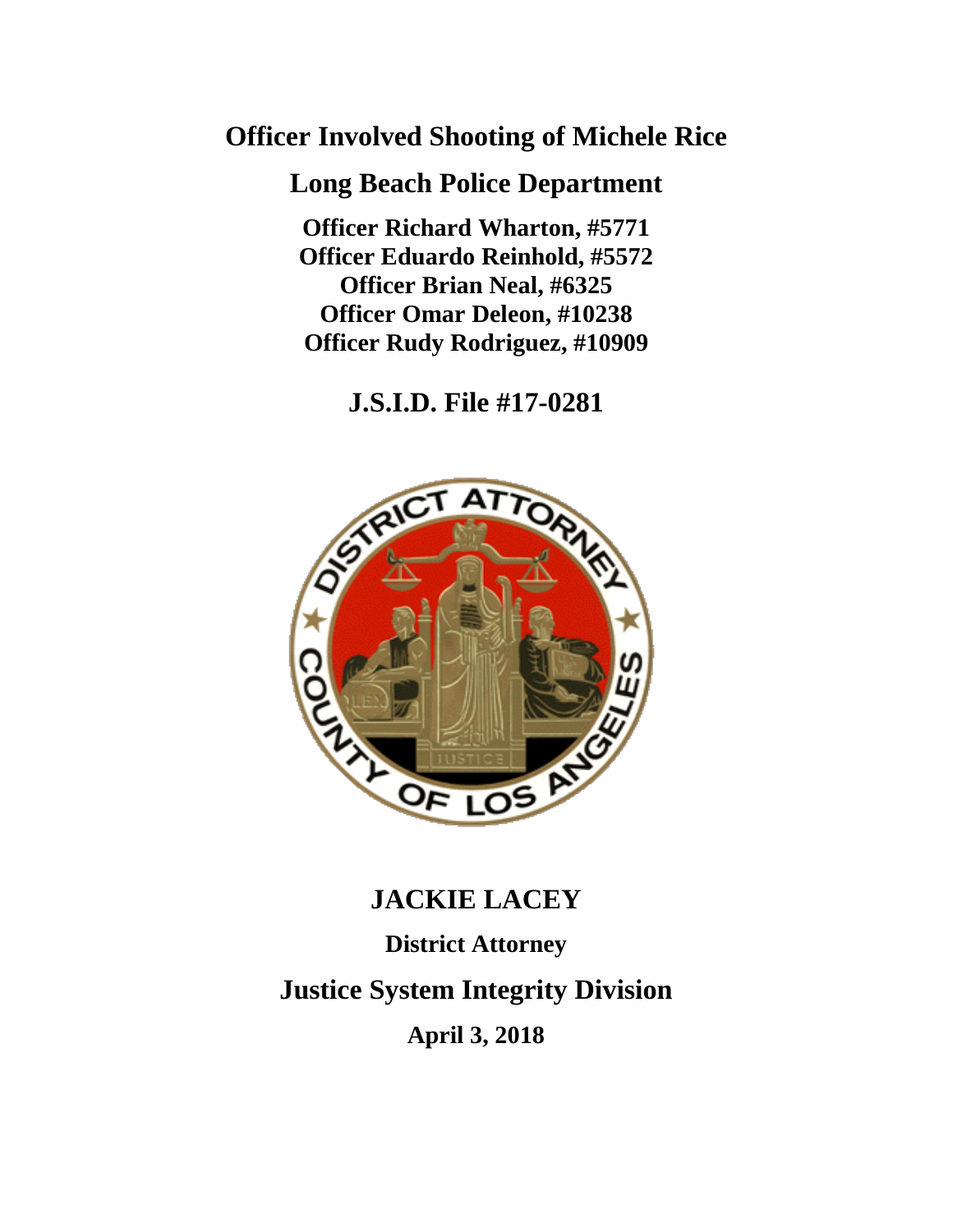#### **MEMORANDUM**

| TO:             | CHIEF ROBERT G. LUNA<br>Long Beach Police Department<br>400 West Broadway<br>Long Beach, California 90802 |
|-----------------|-----------------------------------------------------------------------------------------------------------|
| FROM:           | <b>JUSTICE SYSTEM INTEGRITY DIVISION</b><br>Los Angeles County District Attorney's Office                 |
| <b>SUBJECT:</b> | <b>Officer Involved Shooting of Michele Rice</b><br>J.S.I.D. File #17-0281<br>L.B.P.D. File #170033750    |
| DATE:           | April 3, 2018                                                                                             |

The Justice System Integrity Division of the Los Angeles County District Attorney's Office has completed its review of the June 7, 2017, fatal shooting of Michele Rice by Long Beach Police Department (LBPD) Officers Richard Wharton, Eduardo Reinhold, Brian Neal, Omar Deleon, and Rudy Rodriguez. It is our conclusion that the officers used reasonable force in self-defense and defense of others.

The District Attorney's Command Center was notified of this shooting on June 8, 2017, at approximately 2:03 a.m. The District Attorney Response Team responded to the location. They were given a briefing and walk-through of the scene by LBPD Detective Scott Lasch.

The following analysis is based on reports, audio recordings, recorded interviews and photographs submitted to this office by the LBPD. The departmentally compelled statements of the officers were not considered in this analysis.

#### **FACTUAL ANALYSIS**

 $\overline{a}$ 

Richard H. and Michele Rice were in a dating relationship and lived together at Studebaker Road in the City of Long Beach. During the evening of June 7, 2017, Richard and Rice became involved in an argument. The argument became heated and Richard told Rice that he had to go to bed because he had to be at work early in the morning. This made Rice even more upset, and at about 9:00 p.m. Rice told Richard that she was breaking up with him and leaving. She left their home on foot without her house key. Richard and Rice continued to argue via text message and over the phone. Rice walked to a liquor store, purchased a bottle apparently containing alcohol, and continued walking in the neighborhood.<sup>1</sup> Shortly before midnight, Rice and Richard continued to argue on the telephone, and Richard believed Rice was intoxicated. During the

<sup>&</sup>lt;sup>1</sup> At 9:40 p.m., Rice entered Dick's Palm Tree Liquor and purchased a "pink wine-sized bottle" for \$20.84. While there is surveillance video of Rice making the purchase, it is not possible to tell exactly what she bought.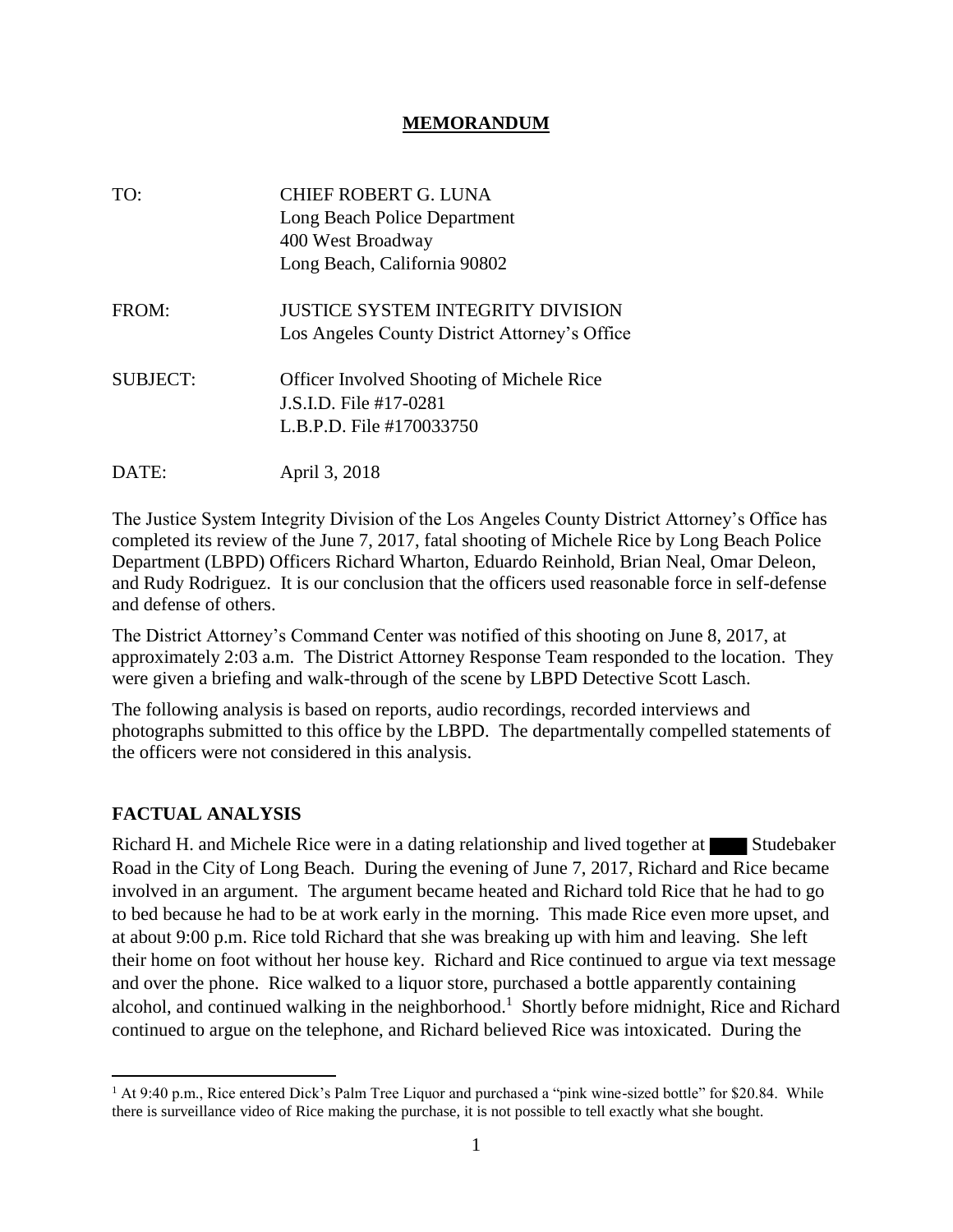conversation, Rice told Richard that she wanted to "play a game" with him and that she was "going to give [him] a reason to kill [her]."

Knowing that Rice was armed, and believing that she was suicidal, Richard left his home and got into his pickup truck. As he was driving away from his home, Richard saw Rice on the sidewalk walking toward their home. He slowed down and Rice pulled out a black semiautomatic handgun and fired it two times in his direction.<sup>2</sup> Richard accelerated away and called 9-1-1 at 11:55 p.m. He reported to the dispatcher that his girlfriend "just shot at [him]" and provided Rice's location. Richard then drove around the block and awaited the arrival of LBPD officers.

Officer Richard Wharton was the first officer to locate Richard, who was sitting in his truck approximately half of one block north of his home. Richard told Wharton and Officer Brian Neal, who had arrived shortly after Wharton, that Rice had just shot at him and that she was still armed. While the officers were interviewing Richard, Officer Eduardo Reinhold drove slowly south from their location while a LBPD helicopter began circling overhead. The observer in the helicopter advised the other responding officers that there was someone sitting on the victim's front porch, but that he was unable to provide any details about that person's appearance. Moments later, Reinhold trained his patrol vehicle's spotlight on the front porch and saw Rice sitting on a stool on the porch. He drew his service weapon, pointed it in her direction, and announced over the radio that he had a suspect at gunpoint.

After hearing Reinhold's announcement that he was trying to detain Rice, Wharton and Neal quickly drove south to his location. All three officers took cover behind various parked vehicles and told Rice to put up her hands and walk off the porch. In response, Rice slowly stood up, stumbled slightly, and slowly walked off the porch and onto the sidewalk in front of the home.

While Rice was walking off of the porch, Officers Omar Deleon and Rudy Rodriguez arrived at the scene in a LBPD patrol Jeep. Rodriguez maneuvered the Jeep onto a median on the street such that the vehicle's headlights and spotlights were illuminating Rice.

Rice took several steps away from the porch and looked in the direction of the officers who first arrived to the house. The officers gave Rice multiple commands to keep her hands up, but she slowly dropped her hands to her waist and reached into the hand warmer pocket of the sweatshirt she was wearing. Reinhold yelled out, "Please don't do this!" and Rice removed a .40 caliber semiautomatic handgun from her jacket and pointed it in the direction of Neal and Reinhold, who were both taking cover behind Reinhold's patrol car.<sup>3</sup>

 $\overline{\phantom{a}}$ <sup>2</sup> Richard explained that, while Rice was a good shot, the bullets she fired hit the dirt in front of his truck. He believed she was either so drunk that she was unable to aim or was not actually trying to shoot him. Investigators located two spent .40 caliber shell casings on the sidewalk of Studebaker Road near the intersection of Spring Street. Those casings matched the firearm Rice dropped when she was shot by officers.

<sup>&</sup>lt;sup>3</sup> Alvin S. was watching the scene from his home across the street. He watched as a "guy" walked off the porch with his hands up before suddenly reaching to his waist and pulling something out. As soon as the subject pulled out the object, Alvin heard one volley of gunshots which caused him to retreat into his home.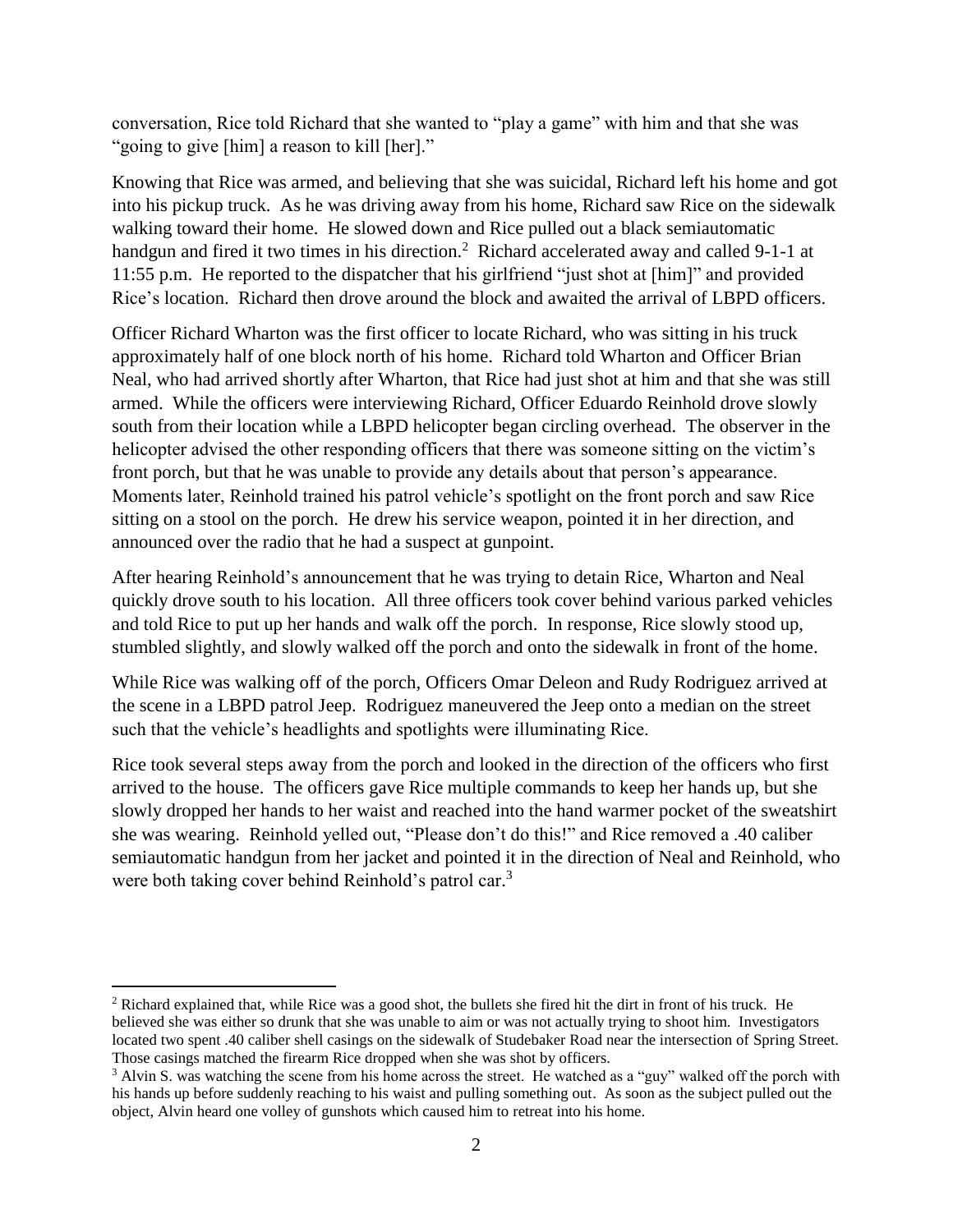

*Figure 1: A loaded Smith and Wesson handgun was located near the front porch. A holster which was designed to fit the gun was recovered from the pocket of RIce's sweatshirt.*

In response to Rice's aiming her gun in the direction of Reinhold, five officers opened fire with their service weapons. Neal and Reinhold both fired 16 rounds, Rodriguez and Deleon fired five rounds and two rounds respectively, and Wharton fired five rounds.<sup>4</sup>

Rice was struck by the gunfire multiple times. She dropped the gun and collapsed on the ground in front of the house. Officers immediately called for an ambulance and administered CPR, but Rice was pronounced dead by the responding paramedics.

Deputy Medical Examiner Dr. Scott Luzi conducted an autopsy of Rice. Dr. Luzi determined that Rice was struck by seven bullets, one bullet struck the right side of her head and traveled right to left, two bullets struck the left side of her chest and traveled front to back and left to right. Rice was also struck two times in her left leg and two times in her right leg by bullets which traveled front to back.<sup>5</sup> Dr. Luzi opined that Rice died due to these wounds.<sup>6</sup> Her blood alcohol content at the time of autopsy was approximately .21 g%.<sup>7</sup>

#### **LEGAL ANALYSIS**

California law permits any person to use deadly force in self-defense or in the defense of others if he actually and reasonably believed that he or others were in imminent danger of great bodily

 $\overline{\phantom{a}}$ <sup>4</sup> Reinhold explained that he shot so many rounds because the "rounds [he] was firing were either missing or having no effect on the suspect" and that he stopped shooting when she fell.

<sup>5</sup> One of the leg wounds was a "grazing wound" for which wound path could not be determined.

 $6$  Dr. Luzi did not offer an opinion as to whether any wound was independently fatal.

<sup>&</sup>lt;sup>7</sup> A person's blood alcohol content (BAC) may change after they die. In this case samples taken from Rice's chest showed a BAC of .316. The BAC of samples taken from her femoral artery, which are more likely to correspond to her level of intoxication, were .210.